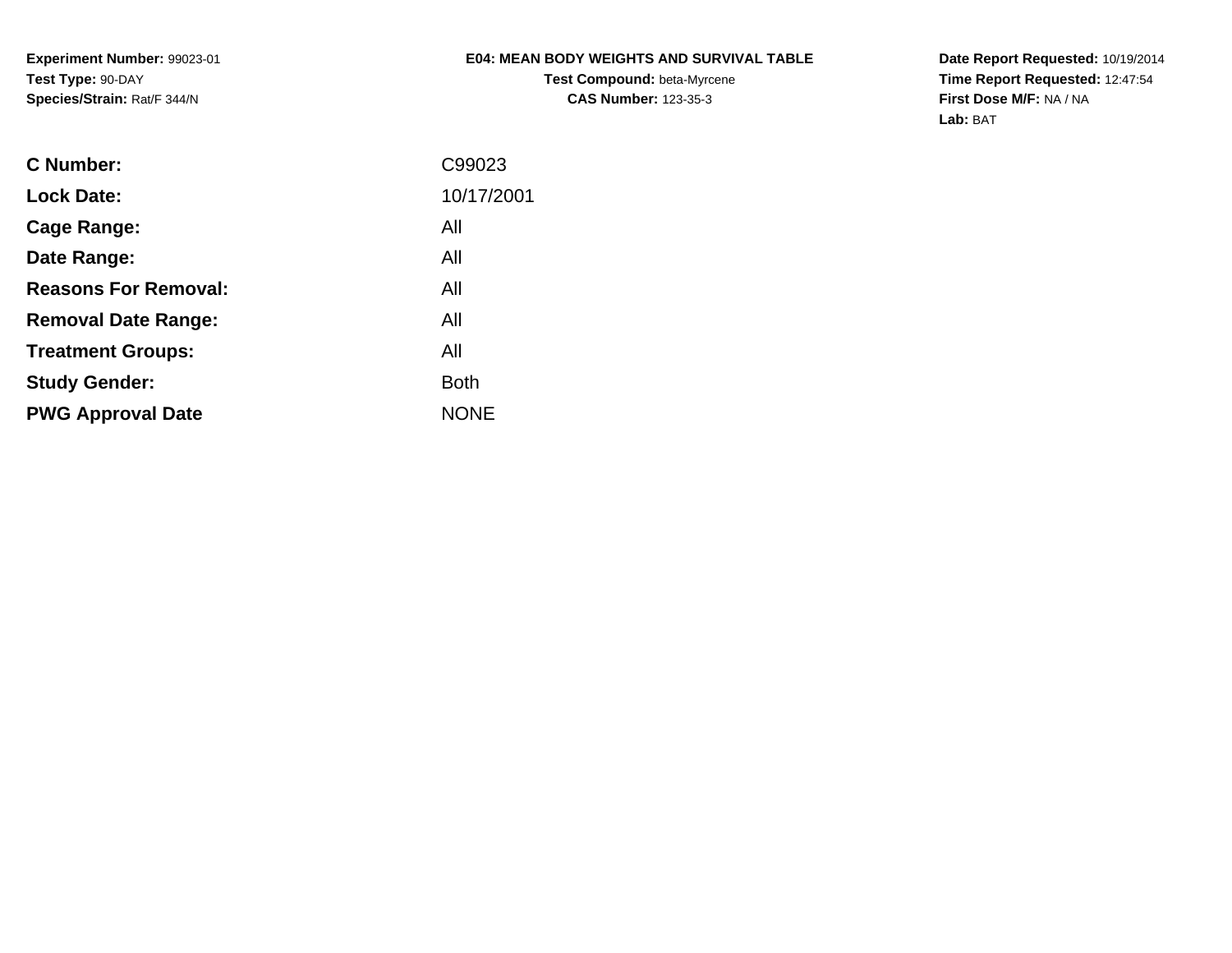### **E04: MEAN BODY WEIGHTS AND SURVIVAL TABLE**

# **Test Compound:** beta-Myrcene**CAS Number:** 123-35-3

**Date Report Requested:** 10/19/2014**Time Report Requested:** 12:47:54**First Dose M/F:** NA / NA**Lab:** BAT

#### **MALE**

| <b>DAY</b><br>0 G/KG |       |                 |       | 0.25 G/KG   |    |       | G/KG<br>0.5 |    |       | G/KG<br>1.0 |    |  |
|----------------------|-------|-----------------|-------|-------------|----|-------|-------------|----|-------|-------------|----|--|
|                      | WT(g) | N               | WT(g) | % OF CNTL N |    | WT(g) | % OF CNTL N |    | WT(g) | % OF CNTL N |    |  |
|                      | 88.7  | 10              | 88.1  | 99.4        | 10 | 87.9  | 99.2        | 10 | 89.6  | 101.0       | 10 |  |
| 8                    | 121.9 | 10              | 118.2 | 96.9        | 10 | 118.6 | 97.3        | 10 | 119.0 | 97.6        | 10 |  |
| 15                   | 155.6 | 10              | 151.2 | 97.2        | 10 | 150.1 | 96.5        | 10 | 150.1 | 96.5        | 10 |  |
| 22                   | 189.3 | 10              | 182.6 | 96.5        | 10 | 181.7 | 96.0        | 10 | 180.5 | 95.4        | 10 |  |
| 29                   | 214.2 | 10              | 209.4 | 97.8        | 10 | 206.3 | 96.3        | 10 | 203.2 | 94.9        | 9  |  |
| 36                   | 238.6 | 10 <sup>°</sup> | 234.0 | 98.1        | 10 | 229.9 | 96.4        | 9  | 225.1 | 94.4        | 9  |  |
| 43                   | 256.2 | 10              | 250.0 | 97.6        | 10 | 243.7 | 95.1        | 9  | 237.1 | 92.5        | 9  |  |
| 50                   | 271.8 | 10              | 261.2 | 96.1        | 10 | 256.4 | 94.3        | 9  | 247.7 | 91.1        | 9  |  |
| 57                   | 286.3 | 10              | 274.4 | 95.8        | 10 | 269.4 | 94.1        | 9  | 257.5 | 89.9        | 9  |  |
| 64                   | 299.3 | 10              | 290.3 | 97.0        | 10 | 283.5 | 94.7        | 9  | 269.1 | 89.9        | 9  |  |
| 71                   | 309.9 | 10              | 300.8 | 97.1        | 10 | 294.2 | 95.0        | 9  | 277.6 | 89.6        | 9  |  |
| 78                   | 321.6 | 10              | 315.1 | 98.0        | 10 | 305.8 | 95.1        | 9  | 286.8 | 89.2        | 9  |  |
| 85                   | 329.6 | 10 <sup>°</sup> | 323.0 | 98.0        | 10 | 288.9 | 87.7        | 9  | 292.6 | 88.8        | 9  |  |
| TERM<br><b>SAC</b>   | 341.4 | 10              | 334.7 | 98.0        | 10 | 317.8 | 93.1        | 9  | 299.6 | 87.7        | 9  |  |

(I) INTERIM SACRIFICE OCCURRED BETWEEN THIS DAY AND THE PREVIOUS SCHEDULED WEIGHT DAY(\*) THE NUMBER OF ANIMALS WEIGHED ON THIS DAY IS LESS THAN THE NUMBER OF ANIMALS SURVIVING.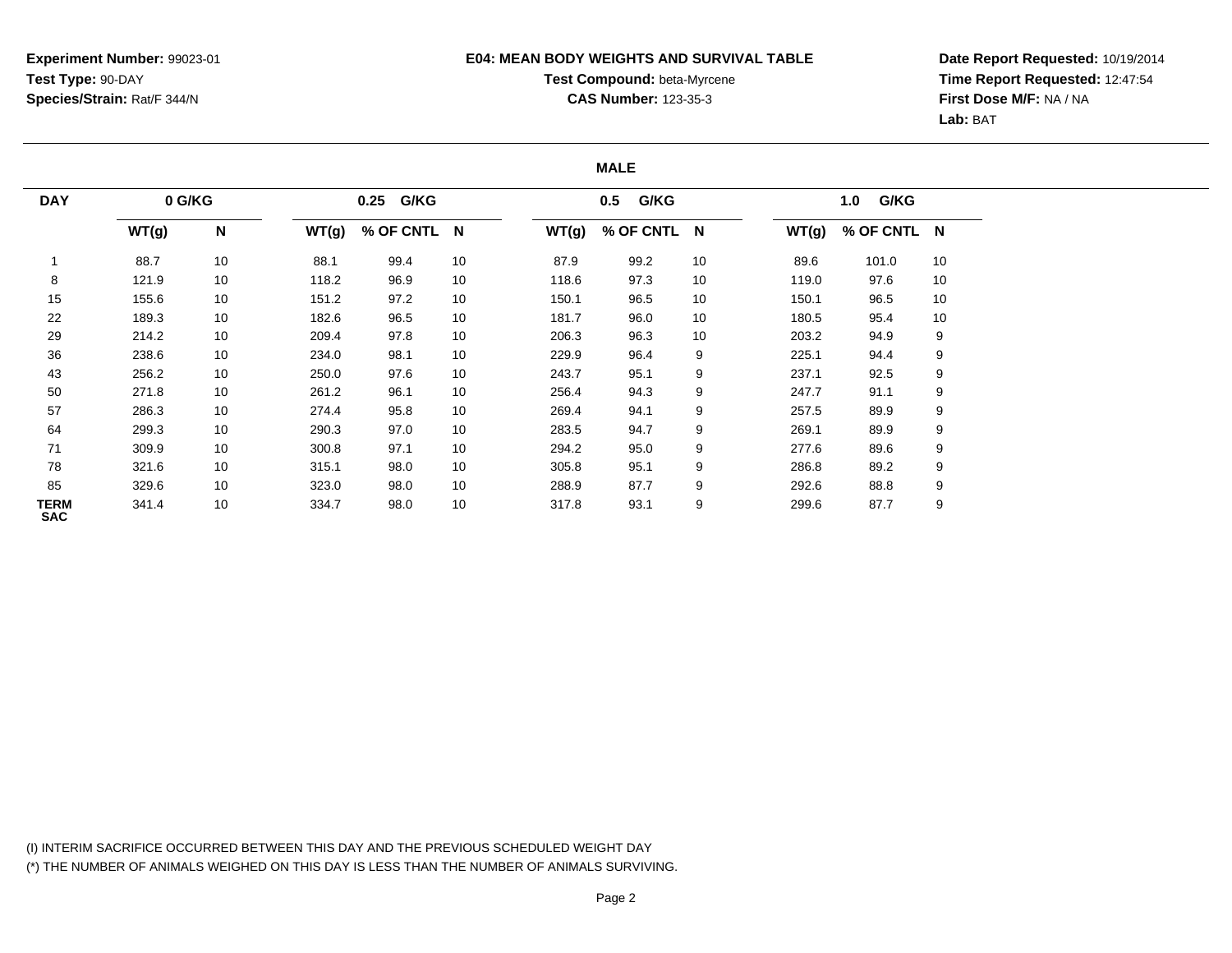**Experiment Number:** 99023-01**Test Type:** 90-DAY**Species/Strain:** Rat/F 344/N

#### **E04: MEAN BODY WEIGHTS AND SURVIVAL TABLE**

**Test Compound:** beta-Myrcene**CAS Number:** 123-35-3

#### **MALE**

| <b>DAY</b>          | 2.0 G/KG |             | 4.0 G/KG |       |             |              |  |  |
|---------------------|----------|-------------|----------|-------|-------------|--------------|--|--|
|                     | WT(g)    | % OF CNTL N |          | WT(g) | % OF CNTL N |              |  |  |
|                     | 87.4     | 98.6        | 10       | 87.8  | 99.0        | 10           |  |  |
| 8                   | 105.1    | 86.2        | 9        | 68.0  | 55.8        | $\mathbf{1}$ |  |  |
| 15                  | 131.9    | 84.8        | 9        |       |             |              |  |  |
| 22                  | 157.3    | 83.1        | 8        |       |             |              |  |  |
| 29                  | 179.6    | 83.8        | 8        |       |             |              |  |  |
| 36                  | 199.3    | 83.5        | 8        |       |             |              |  |  |
| 43                  | 208.0    | 81.2        | 8        |       |             |              |  |  |
| 50                  | 214.7    | 79.0        | 8        |       |             |              |  |  |
| 57                  | 224.8    | 78.5        | 8        |       |             |              |  |  |
| 64                  | 234.9    | 78.5        | 8        |       |             |              |  |  |
| 71                  | 242.2    | 78.2        | 8        |       |             |              |  |  |
| 78                  | 249.4    | 77.5        | 8        |       |             |              |  |  |
| 85                  | 255.5    | 77.5        | 8        |       |             |              |  |  |
| <b>TERM<br/>SAC</b> | 255.4    | 74.8        | 8        |       |             |              |  |  |

\*\*\*END OF MALE DATA\*\*\*

(I) INTERIM SACRIFICE OCCURRED BETWEEN THIS DAY AND THE PREVIOUS SCHEDULED WEIGHT DAY(\*) THE NUMBER OF ANIMALS WEIGHED ON THIS DAY IS LESS THAN THE NUMBER OF ANIMALS SURVIVING.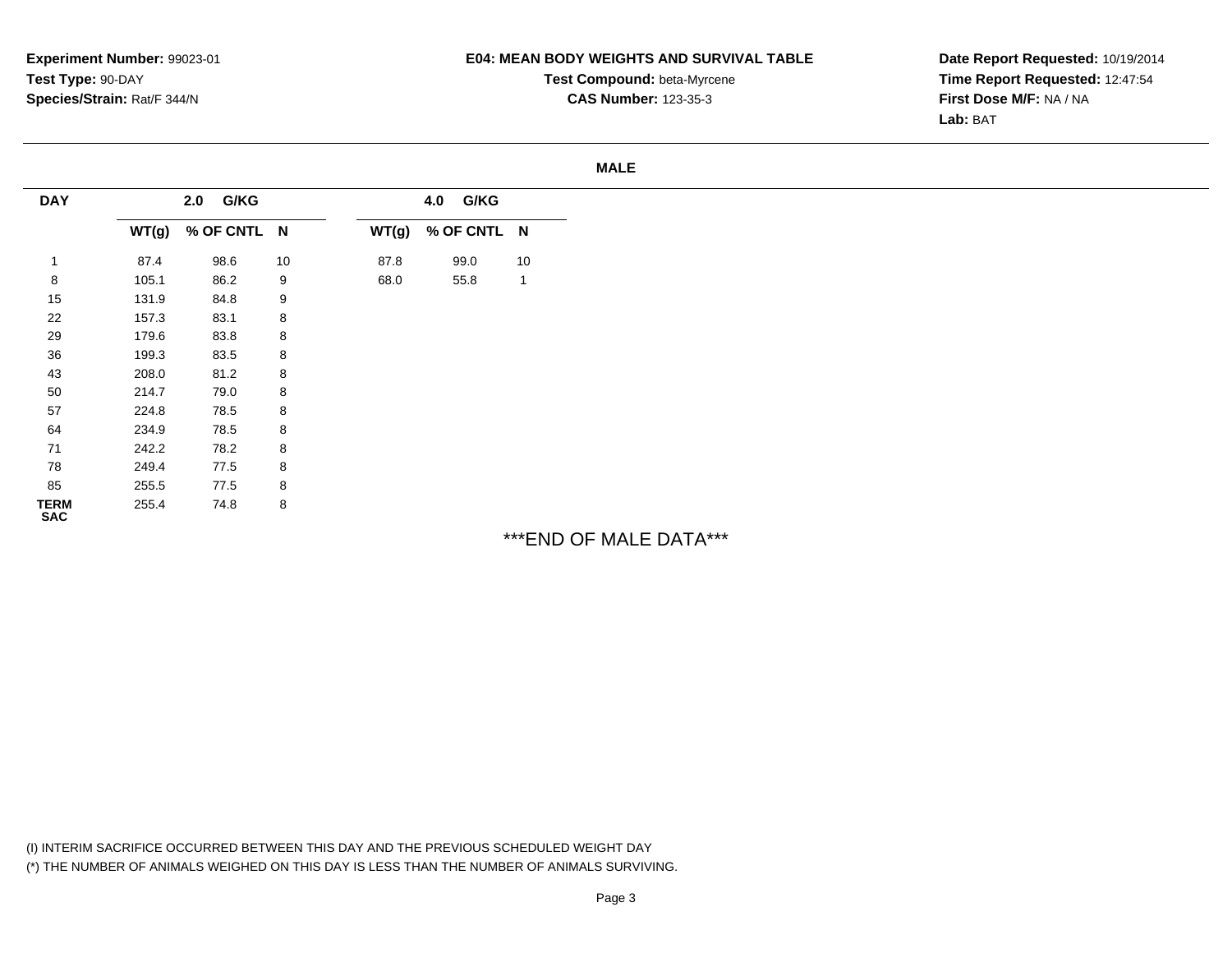#### **E04: MEAN BODY WEIGHTS AND SURVIVAL TABLE**

# **Test Compound:** beta-Myrcene**CAS Number:** 123-35-3

**Date Report Requested:** 10/19/2014**Time Report Requested:** 12:47:55**First Dose M/F:** NA / NA**Lab:** BAT

#### **FEMALE**

| 0 G/KG<br><b>DAY</b>      |       |    |       | 0.25 G/KG   |    |       | G/KG<br>0.5 |    |       | G/KG<br>1.0 |    |  |
|---------------------------|-------|----|-------|-------------|----|-------|-------------|----|-------|-------------|----|--|
|                           | WT(g) | N  | WT(g) | % OF CNTL N |    | WT(g) | % OF CNTL N |    | WT(g) | % OF CNTL N |    |  |
|                           | 87.3  | 10 | 89.4  | 102.5       | 10 | 87.7  | 100.5       | 10 | 87.7  | 100.4       | 10 |  |
| 8                         | 109.2 | 10 | 111.3 | 102.0       | 10 | 107.4 | 98.4        | 10 | 106.8 | 97.9        | 10 |  |
| 15                        | 125.4 | 10 | 127.7 | 101.9       | 10 | 123.3 | 98.3        | 10 | 122.5 | 97.7        | 10 |  |
| 22                        | 140.2 | 10 | 143.0 | 102.0       | 10 | 135.9 | 96.9        | 10 | 136.9 | 97.7        | 10 |  |
| 29                        | 151.2 | 10 | 153.3 | 101.4       | 10 | 145.2 | 96.0        | 10 | 147.9 | 97.9        | 10 |  |
| 36                        | 160.0 | 10 | 161.9 | 101.2       | 10 | 152.8 | 95.5        | 10 | 155.1 | 96.9        | 10 |  |
| 43                        | 167.3 | 10 | 170.0 | 101.6       | 10 | 158.3 | 94.7        | 10 | 161.1 | 96.3        | 10 |  |
| 50                        | 174.2 | 10 | 176.0 | 101.0       | 10 | 164.7 | 94.5        | 10 | 166.8 | 95.7        | 10 |  |
| 57                        | 180.1 | 10 | 180.2 | 100.0       | 10 | 169.9 | 94.3        | 10 | 172.9 | 96.0        | 10 |  |
| 64                        | 184.4 | 10 | 183.8 | 99.7        | 10 | 174.1 | 94.4        | 10 | 175.5 | 95.2        | 9  |  |
| 71                        | 189.1 | 10 | 188.6 | 99.8        | 10 | 178.5 | 94.4        | 10 | 179.6 | 95.0        | 9  |  |
| 78                        | 193.8 | 10 | 191.6 | 98.9        | 10 | 179.2 | 92.5        | 10 | 181.5 | 93.7        | 9  |  |
| 85                        | 195.4 | 10 | 194.8 | 99.7        | 10 | 183.6 | 94.0        | 10 | 184.4 | 94.4        | 9  |  |
| <b>TERM</b><br><b>SAC</b> | 196.2 | 10 | 195.5 | 99.6        | 10 | 187.3 | 95.4        | 10 | 188.4 | 96.0        | 9  |  |